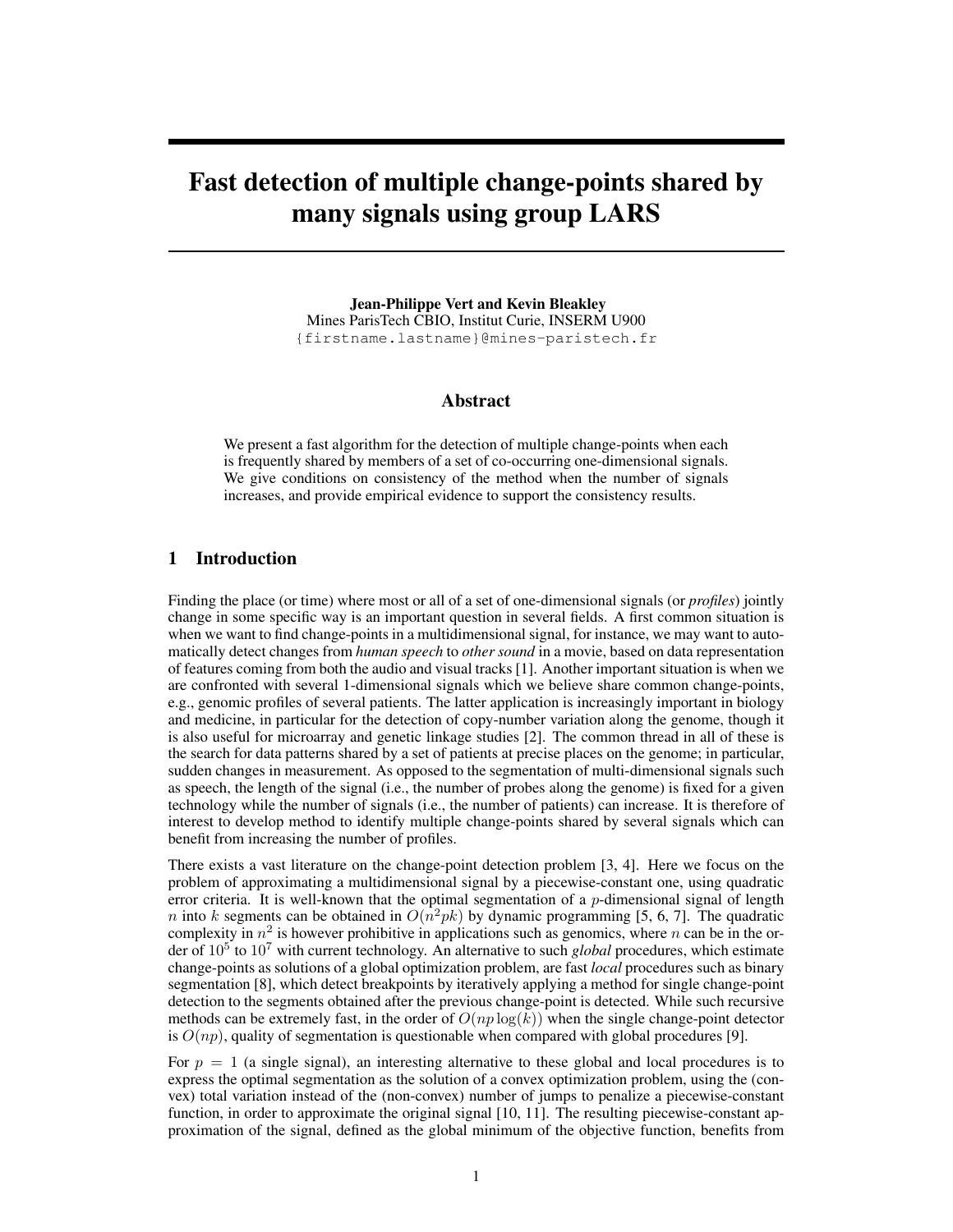theoretical guaranties in terms of correctly detecting change-points [12, 13], and can be implemented efficiently in  $O(nk)$  or  $O(n \log(n))$  [14, 12, 15].

In this paper we propose an extension of total-variation based methods for single signals to the multidimensional setting, in order to approximate a multidimensional signal by a piecewise constant signal with multiple change-points. We define the approximation as the solution of a convex optimization problem, which involves a quadratic approximation error penalized by the  $\ell_1$  norm of increments of the function. The problem can be reformulated as a group LASSO problem, which we propose to solve approximately with a group LARS procedure [16]. Using the particular structure of the design matrix, we can find the first k change-points in  $O(npk)$ , extending the method of [12] to the multidimensional setting.

Unlike most previous theoretical investigations of change-point methods, we are not interested in the case where the dimension  $p$  is fixed and the length of the profiles n increases, but in the opposite situation where  $n$  is fixed and  $p$  increases. Indeed, this corresponds to the case in genomics where, for example,  $n$  would be the fixed number of probes used to measure a signal along the genome, and  $p$  the number of samples or patients analyzed. We want to design a method that benefits from increasing  $p$  in order to identify shared change-points, even though the signal-to-noise ratio may be very low within each signal. As a first step towards this question, we give conditions under which our method is able to consistently identify a single change-point as  $p$  increases. We also show by simulation that our method is able to consistently identify multiple change-points, as  $p \to +\infty$ , validating its relevance in practical settings. To conclude, we present possible applications of the method in the study of copy number variations in cancer.

## 2 Notation

For any two integers  $u \le v$ , let  $[u, v]$  denote the interval  $\{u, u + 1, \ldots, v\}$ . For any  $u \times v$  matrix  $M$  we note  $M_{i,j}$  its  $(i,j)$ -th entry.  $\|M\| = \sqrt{\sum_{i=1}^u \sum_{j=1}^v M_{i,j}^2}$  is its Frobenius norm (or Euclidean norm in the case of vectors). For any subsets of indices  $A = \{a_1, \ldots, a_{|A|}\} \in [1, u]^{|A|}$  and  $B =$  $(b_1,\ldots,b_{|B|}) \in [1,v]^{|B|}$ , we denote by  $M_{A,B}$  the  $|A| \times |B|$  matrix with entries  $M_{a_i,b_j}$  for  $(i,j) \in$  $[1, |A|] \times [1, |B|]$ . For simplicity we will use • instead of  $[1, u]$  or  $[1, v]$ , i.e.,  $A_{i, \bullet}$  is the *i*-th row of A and  $A_{\bullet,j}$  is the j-th column of A. We note  $1_{u,v}$  the  $u \times v$  matrix of ones, and  $I_p$  the  $p \times p$  identity matrix.

## 3 Formulation

We consider p profiles of length n, stored in an  $n \times p$  matrix Y. The i-th profile  $Y_{\bullet,i}$  =  $(Y_{1,i},\ldots,Y_{n,i})$  is the *i*-th column of Y. We assume that each profile is a piecewise-constant signal corrupted by noise, and that change-points locations tend to be shared across profiles. Our goal is to detect these shared change-points, and benefit from the possibly large number  $p$  of profiles to increase the statistical power of change-point detection.

When  $p = 1$  (single profile), a popular method to find change-points in a signal is to approximate it by a piecewise constant function using total variation (TV) denoising [10], i.e., to solve

$$
\min_{U \in \mathbb{R}^n} \|Y - U\|^2 + \lambda \sum_{i=1}^{n-1} |U_{i+1} - U_i| \tag{1}
$$

For a given  $\lambda > 0$ , the solution  $U \in \mathbb{R}^n$  of (1) is piecewise-constant and its change-points are predicted to be those of Y. Adding penalties proportional to the  $\ell_1$  ot  $\ell_2$  norm of U to (1) does not change the position of the change-points detected [11, 17], and the capacity of TV denoising to correctly identify change-points when  $n$  increases has been investigated in [12, 13].

Here we propose to generalize TV denoising to multiple profiles by considering the following convex optimization problem, for  $Y \in \mathbb{R}^{n \times p}$ :

$$
\min_{U \in \mathbb{R}^{n \times p}} \|Y - U\|^2 + \lambda \sum_{i=1}^{n-1} \|U_{i+1,\bullet} - U_{i,\bullet}\|.
$$
 (2)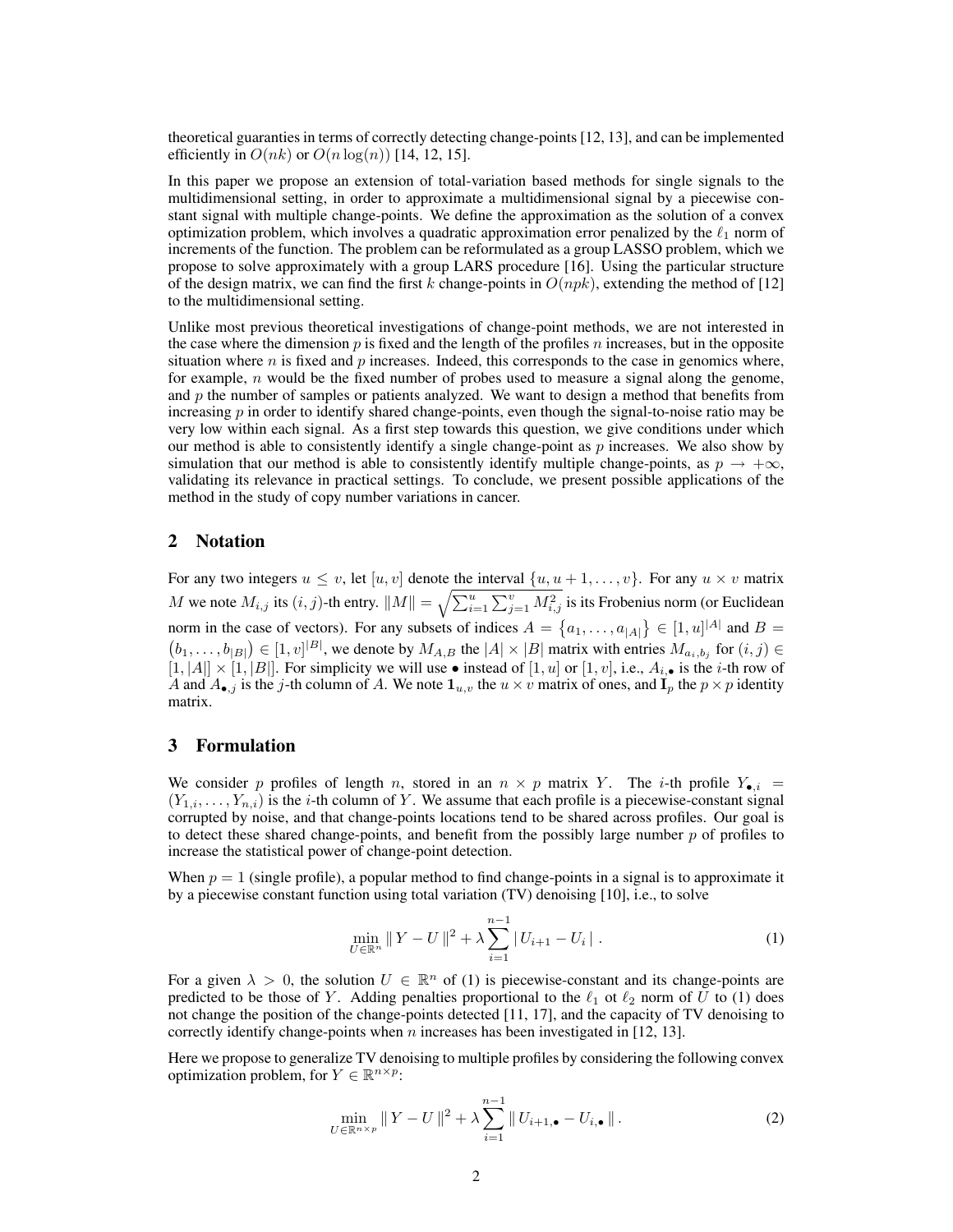The second term in  $(2)$  penalizes the sum of Euclidean norms of the increments of U, seen as a time-dependent multidimensional vector. Intuitively, this penalty will enforce many increments  $U_{i+1,\bullet} - U_{i,\bullet}$  to collapse to 0, just like the total variation in (1). As a result the solution of (2) provides an approximation of the profiles Y by a  $n \times p$  matrix of piecewise-constant profiles U which share change-points. In the following, we propose a fast algorithm to approximately solve (2) (Section 4), discuss theoretically whether the solution identifies correctly the change-points (Section 5), and provide an empirical evaluation of the method (Section 6).

## 4 Implementation

Although (2) is a convex optimization problem that can in principle be solved by general-purpose solvers [18], we are often working in dimensions that can reach millions, making this approach impractical. Moreover, we would ideally like to obtain solutions for various values of  $\lambda$ , corresponding to various numbers of change-points, in order to be able to select the optimal number of change-points using various statistical criteria. In the single profile case  $(p = 1)$ , [14] proposed a fast coordinate descent-like method,  $[12]$  showed how to find the first k change-points iteratively in  $O(nk)$ , and [15] proposed an  $O(n \ln(n))$  method to find all change-points. However, none of these methods is applicable directly to the  $p > 1$  setting since they all rely on specific properties of the  $p = 1$  case, such as the fact that the solution is piecewise-affine in  $\lambda$  and that the set of change-points is monotically decreasing with  $\lambda$ .

In order to propose a fast method to solve (2) in the  $p > 1$  setting, let us first reformulate it as a group LASSO regression problem [16]. To this end, we make the change of variables  $(\beta, \gamma) \in$  $\mathbb{R}^{(n-1)\times p} \times \mathbb{R}^{1\times p}$  given by:

$$
\gamma = U_{1,\bullet},
$$
  
\n
$$
\beta_{i,\bullet} = U_{i+1,\bullet} - U_{i,\bullet} \quad \text{for } i = 1,\ldots,n-1.
$$

In other words  $\beta_{i,j}$  is the jump between the *i*-th and the  $(i + 1)$ -th positions of the *j*-th profile. We immediately get an expression of U as a function of  $\beta$  and  $\gamma$ :

$$
U_{1,\bullet} = \gamma,
$$
  
\n
$$
U_{i,\bullet} = \gamma + \sum_{j=1}^{i-1} \beta_{j,\bullet} \quad \text{for } i = 2,\ldots, n.
$$

This can be rewritten in matrix form as

$$
U=\mathbf{1}_{n,1}\gamma+X\beta\,,
$$

where X is the  $n \times (n-1)$  matrix with entries  $X_{i,j} = 1$  for  $i > j$ . Making this change of variable, we can re-express (2) as follows:

$$
\min_{\beta \in \mathbb{R}^{(n-1)\times p}, \gamma \in \mathbb{R}^{1\times p}} \|Y - X\beta - \mathbf{1}_{n,1}\gamma\|^2 + \lambda \sum_{i=1}^{n-1} \|\beta_{i,\bullet}\|.
$$
 (3)

For any  $\beta \in \mathbb{R}^{(n-1)\times p}$ , the minimum in  $\gamma$  is reached for  $\gamma = \mathbf{1}_{1,n}(Y - X\beta)/n$ . Plugging this into (3), we get that the matrix of jumps  $\beta$  is solution of

$$
\min_{\beta \in \mathbb{R}^{(n-1)\times p}} \|\bar{Y} - \bar{X}\beta\|^2 + \lambda \sum_{i=1}^{n-1} \|\beta_{i,\bullet}\|,\tag{4}
$$

where  $\bar{Y}$  and  $\bar{X}$  are obtained from Y and X by centering each column.

Equation 4 is a group LASSO problem, with a particular design matrix and particular groups of features. Since existing methods to exactly solve group LASSO regression problems remain difficult to apply here – in particular we do not want to store in memory the  $n \times (n-1)$  design matrix when n is in the millions – we propose to approximate instead the solution of (4) with the *group LARS* strategy, which was proposed by [16] as a good approximation to the regularization path of the group LASSO. More precisely, the group LARS approximates the solution path of (4) with a piecewiseaffine set of solutions, and iteratively finds change-points. While the original group LARS method requires storing and manipulation of the design matrix [16], which we can not afford here, we can extend technical results of  $[12]$  to show that the particular structure of the design matrix X allows efficient computation of matrix inverses and products.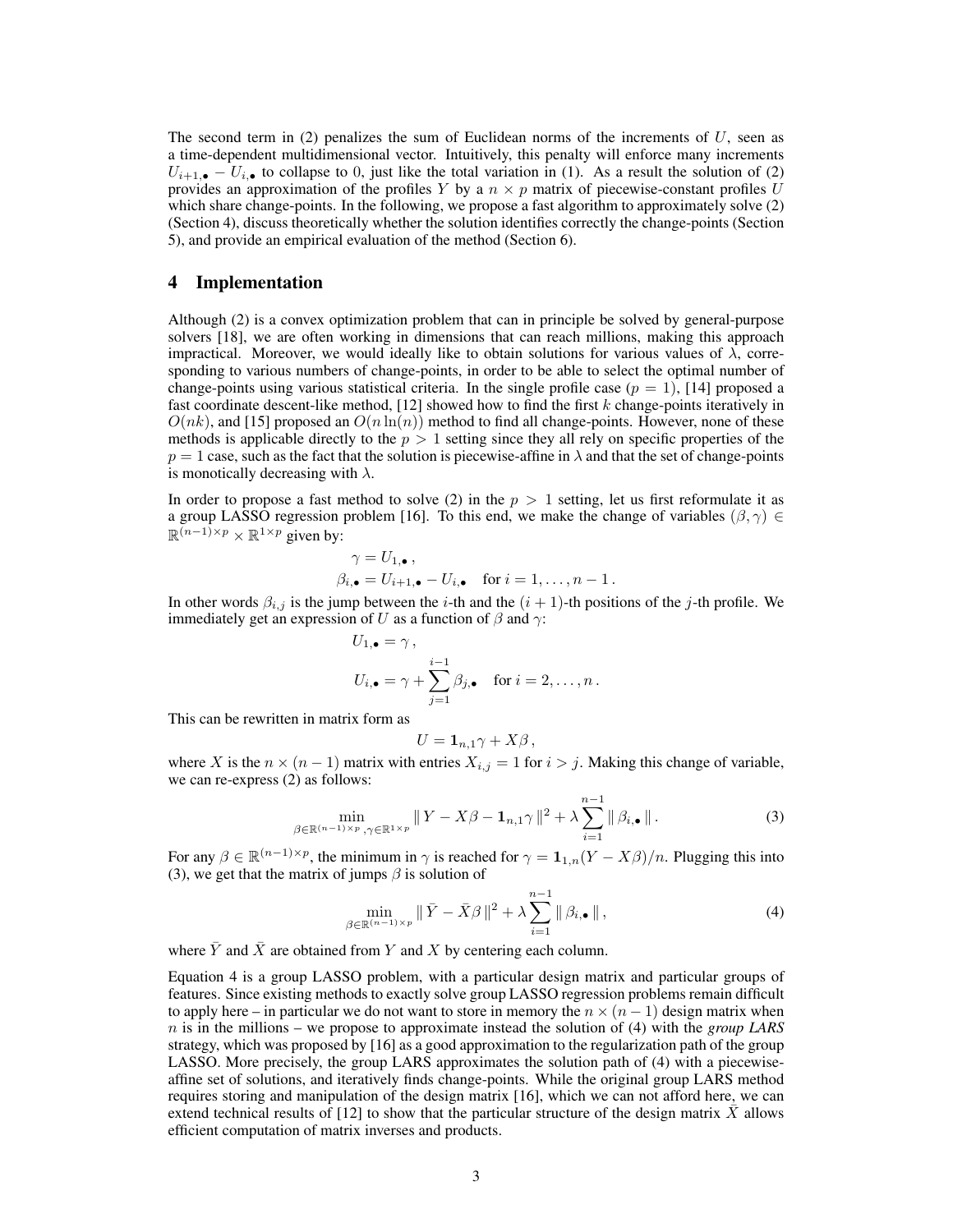**Lemma 1.** For any  $R \in \mathbb{R}^{n \times p}$ , we can compute  $C = \overline{X}^{\top}R$  in  $O(np)$  time and memory. **Lemma 2.** For any  $A = (a_1, \ldots, a_{|A|})$ , set of distinct indices with  $1 \le a_1 < \ldots < a_{|A|} \le n$ , the matrix  $(\bar{X}_{\bullet, A}^\top \bar{X}_{\bullet, A})$  is invertible, and for any  $|A| \times p$  matrix R, the matrix

$$
C = \left( \bar{X}_{\bullet, A}^{\top} \bar{X}_{\bullet, A} \right)^{-1} R
$$

*can be computed in* O(|A|p) *time and memory.*

Proof of these results can be found in Supplementary Materials.

Algorithm 1 describes the fast group LARS method to approximately solve (4). At each subsequent iteration to find the next change-point, we follow steps 3–8 which have maximum complexity  $O(np)$ , resulting in  $O(npk)$  complexity in time and  $O(np)$  in memory to find the first k changepoints with the fast group LARS algorithm.

#### Algorithm 1 Fast group LARS algorithm

**Require:** centered data Y, number of breakpoints  $k$ .

- 1: Initialize  $r = \overline{Y}$ ,  $\mathcal{A} = \emptyset$ .
- 2: for  $i = 1$  to  $k$  do
- 3: Compute  $\hat{c} = \bar{X}^{\top} r$  using Lemma 1.
- 4: If  $i = 1$ , find the first breakpoint :  $\hat{a} = \operatorname{argmin}_{j \in [1,n]} || \hat{c}_{j,\bullet} ||$ ,  $\mathcal{A} = {\hat{a}}$ .
- 5: Descent direction: compute  $w = (\bar{X}_{\mathcal{A},\bullet}^{\top} \bar{X}_{\mathcal{A},\bullet})^{-1} \hat{c}_{\mathcal{A},\bullet}$  using Lemma 2, then  $u_{\mathcal{A}} = \bar{X}_{\mathcal{A}} w$ with cumulative sums, then  $a = \overline{X}^\top u_A$  using Lemma 1.
- 6: Descent step: for each  $u \in [1, n] \setminus \mathcal{A}$ , find if it exists the smallest positive solution  $\alpha_u$  of the second-order polynomial in  $\alpha$ :

$$
\|\hat{c}_{u,\bullet} - \alpha a_{u,\bullet}\|^2 = \|\hat{c}_{v,\bullet} - \alpha a_{v,\bullet}\|^2,
$$

where  $v$  is any element of  $\mathcal{A}$ .

- 7: Find the next breakpoint:  $\hat{u} = \operatorname{argmin}_{[1,p] \setminus \mathcal{A}} \alpha_u$ .
- 8: Update  $\mathcal{A} = \mathcal{A} \cup \{\hat{u}\}\$ and  $r = r a_{\hat{u}} u_{\mathcal{A}}$ .
- 9: end for

## 5 Theoretical analysis

In this section, we study theoretically to what extent the estimator (2) recovers correct change-points. The vast majority of existing theoretical results for offline segmentation and change-point detection consider the setting where p is fixed (usually  $p = 1$ ), and n increases. This typically corresponds to a setting where we can sample a continuous signal with increasing density, and wish to locate more precisely the underlying change-points as the density increases.

Here we propose a radically different analysis, motivated by applications in genomics. Here, the length of profiles n is fixed for a given technology, but the number of profiles  $p$  can increase when more biological samples or patients are analyzed. The property we would like to study is then, for a given change-point detection method, whether increasing  $p$  for fixed  $n$  allows us to locate more precisely the change-points. While this simply translates our intuition that increasing the number of profiles should increase the statistical power of change-point detection, and while this property was empirically observed in [2], we are not aware of previous theoretical results in this setting.

#### 5.1 Consistent estimation of a single change-point

As a first step towards the analysis of this "fixed n increasing  $p$ " setting, let us assume that the observed centered profiles Y¯ are obtained by adding noise to a set of profiles with a *single* shared change-point between positions u and  $u + 1$ , for some  $u \in [1, n - 1]$ . In other words, we assume that

$$
\bar{Y} = \bar{X}\beta^* + W,
$$

where  $\beta^*$  is an  $(n-1) \times p$  matrix of zeros except for the u-th row  $\beta^*_{u,\bullet}$ , and W is a noise matrix whose entries are assumed to be independent and identically distributed with respect to a centered Gaussian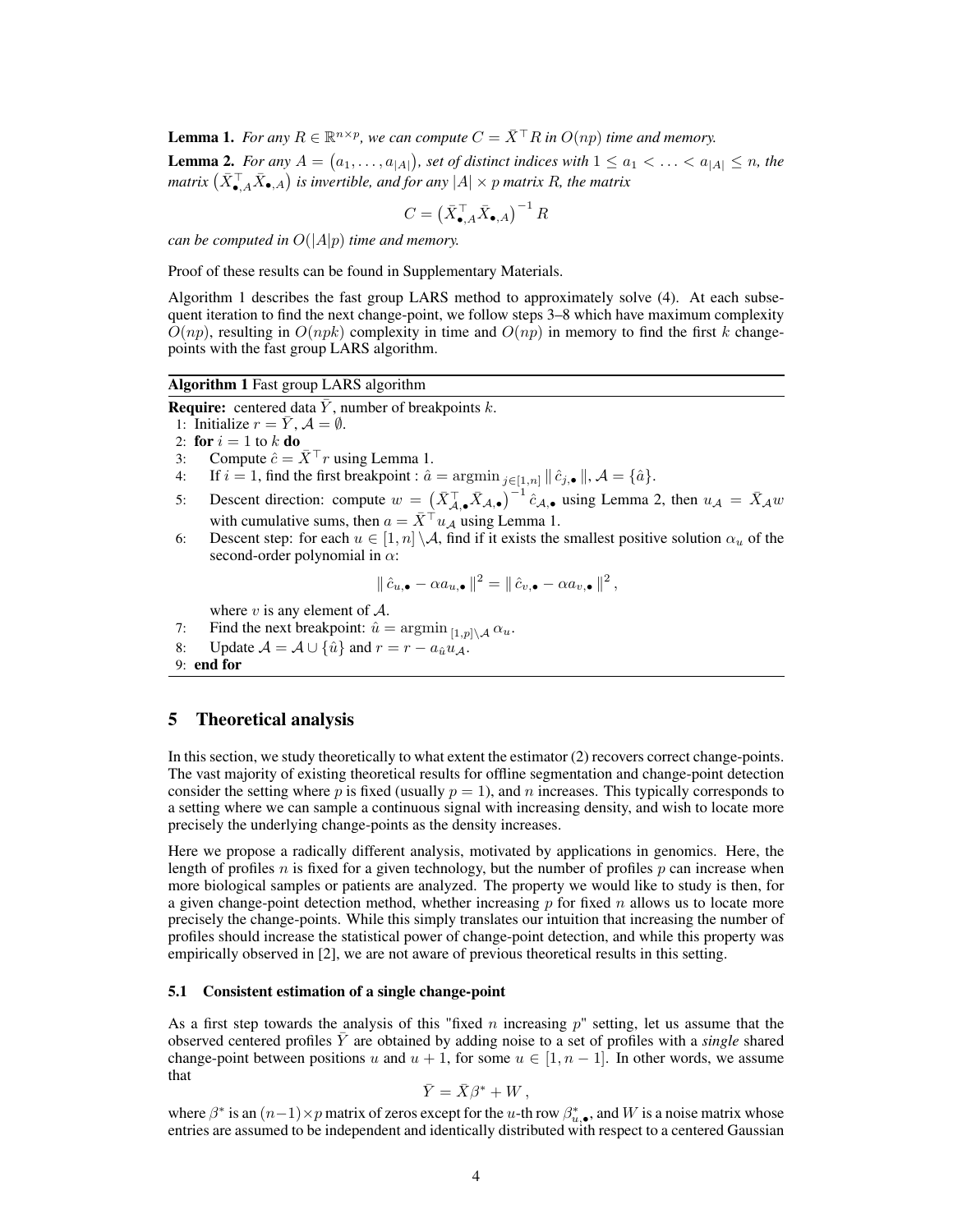distribution with variance  $\sigma^2$ . In this section we study the probability that the first breakpoint found by our procedure is the correct one, when  $p$  increases. We therefore consider an infinite sequence of jumps  $(\beta^*_{u,i})_{i\geq 1}$ , and letting  $\bar{\beta}_k^2 = 1/k \sum_{i=1}^k (\beta^*_{u,i})^2$ , we assume that  $\bar{\beta}^2 = \lim_{k\to\infty} \bar{\beta}_k^2$  exists and is finite. We first show that, as  $p$  increases, the first selected change-point is always the given by the same formula.

**Lemma 3.** Assume, without loss of generality, that  $u \geq n/2$ . When  $p \to +\infty$ , the first change-point *selected is*

$$
\hat{u} = \underset{i \in [1, u]}{\text{argmax}} \, \bar{\beta}^2 \frac{i^2 \left( n - u \right)^2}{n^2} + \sigma^2 \frac{i \left( n - i \right)}{n} \,. \tag{5}
$$

*with probability tending to* 1*.*

From this we easily deduce under which condition the correct change point is selected, i.e., when  $\hat{u} = u^2$ 

**Theorem 4.** Let  $\alpha = u/n$  and

$$
\tilde{\sigma}_{\alpha}^2 = n\bar{\beta}^2 \frac{(1-\alpha)^2(\alpha-\frac{1}{2n})}{\alpha-\frac{1}{2}-\frac{1}{2n}}.
$$
\n
$$
(6)
$$

When  $\sigma^2 < \tilde{\sigma}_{\alpha}^2$ , the probability that the first selected change-point is the correct one tends to 1 as  $p \to +\infty$ . When  $\sigma^2 > \tilde{\sigma}_{\alpha}^2$ , it is not the correct one with probability tending to 1.

This theorem, whose proof along with that of Lemma 3 can be found in Supplementary Materials, deserves several comments.

• To detect a change-point at position  $u = \alpha n$ , the noise level  $\sigma^2$  must not be larger than the critical value  $\sigma_{\alpha}$  given by (7), hence the method is not consistent for all positions.  $\sigma_{\alpha}$ increases monotonically from  $\alpha = 1/2$  to 1, meaning that change-points near the boundary are more difficult to detect correctly than change-points near the center. The most difficult change point is the last one  $(u = n - 1)$  which can only be detected consistently if  $\sigma^2$  is smaller than

$$
\bar{\sigma}_{1-1/n}^2 = \frac{2\bar{\beta}^2}{n} + o(n^{-1}).
$$

• For a given level of noise  $\sigma^2$ , change-point detection is asymptotically correct for any  $\alpha \in [\epsilon, 1 - \epsilon]$ , where  $\epsilon$  satisfies  $\sigma^2 = \overline{\sigma}_{1-\epsilon}^2$ , i.e.,

$$
\epsilon = \sqrt{\frac{\sigma^2}{2n\bar{\beta}^2}} + o(n^{-1/2}).
$$

This shows in particular that increasing the profile length  $n$  increases the interval where change-points are correctly identified, and that we can get as close as possible to the boundary for n large enough.

- When  $\sigma^2 < \sigma_{\alpha}^2$  then the correct change-point is found consistently when p increases, showing the benefit of the accumulation of many profiles.
- It is possible to make the detection of the first change-point consistent uniformly over the full signal, by simply subtracting the term  $p\sigma^2 i(n-i)/n$  from  $\|\bar c_{i,\bullet}\|^2$ , which is maximized over  $i$  to select the first change-point. Then, a simple modification of Lemma 3 shows that, as  $p \rightarrow +\infty$ , any given change-point is a.s. found. However, this modification, easy to do for the first change-point, is not obvious to extend to successive change-points detected by group LARS. We consider it an interesting future challenge to develop variants of the group LARS iterative segmentation method whose performance does not depend on the position of the change points.

#### 5.2 Consistent estimation of a single change-point with fluctuating position

An interesting variant of the problem of detecting a change-point common to many profiles is that of detecting a change-point with similar location in many profiles, allowing fluctuations in the precise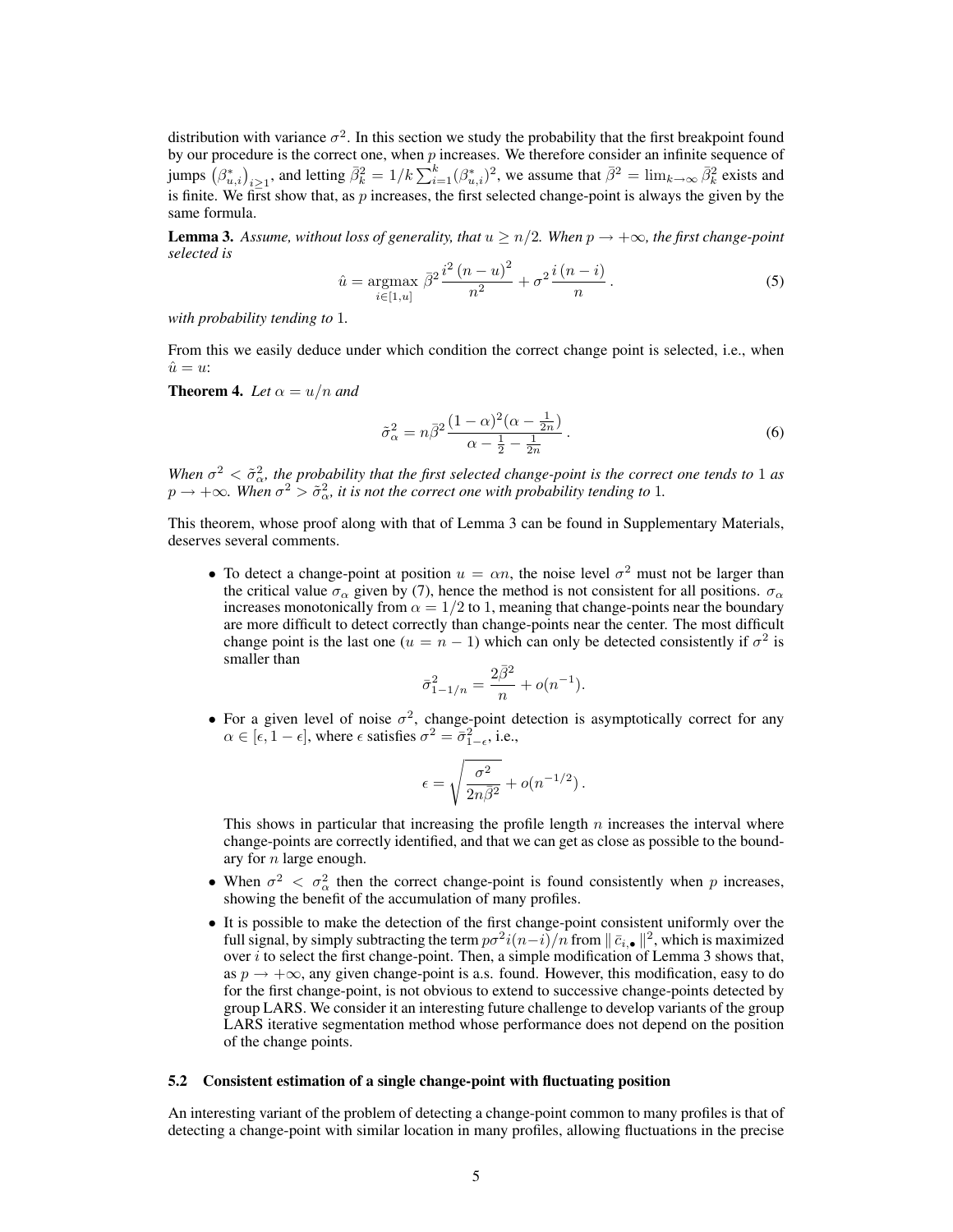location of the change-point. This can be modeled by assuming that the profiles are random, and that the *i*-th profile has a change-point of value  $\beta_i$  at position  $U_i$ , where  $(\beta_i, U_i)_{i=1,\dots,p}$  are independent and identically distributed according to a distribution  $P = P_{\beta} \otimes P_U$  (i.e., we assume  $\beta_i$  independent from  $U_i$ ). We denote  $\bar{\beta}^2 = E_{P_\beta} \beta^2$  and  $p_i = P_U (U = i)$  for  $i \in [1, n-1]$ . Assuming that the support of  $P_U$  is  $[a, b]$  with  $1 \le a \le b \le n - 1$ , the following result extends Theorem 4 by showing that, under a condition on the noise level, the first change-point discovered is indeed in the support of  $P_U$ :

**Theorem 5.** Let  $\alpha = U/n$  be the random position of the change-point on [0, 1] and  $\alpha_m = a/n$  and  $\alpha_M = b/n$  *the position of the left and right boundaries of the support of*  $P_U$  *scaled to* [0, 1]. Let *also*

$$
\tilde{\sigma}_{P_U}^2 = n\bar{\beta}^2 \frac{\left[ (1 - E\alpha)^2 + \text{var}(\alpha)^2 \right] (\alpha_m - \frac{1}{2n})}{\alpha_m - \frac{1}{2} - \frac{1}{2n}}.
$$
\n<sup>(7)</sup>

*If*  $1/2 \in (\alpha_m, \alpha_M)$ , then for any  $\sigma^2$  the probability that the first selected change-point is in the *support of* P *tends to* 1 *as*  $p \to +\infty$ *. If*  $1/2 < \alpha_m$ *, then the probability that the first selected change-point is in the support of* P *tends to* 1 *when*  $\sigma^2 < \tilde{\sigma}_{\alpha}^2$ . When  $\sigma^2 > \tilde{\sigma}_{\alpha}^2$ , it is not the correct *one with probability tending to* 1*.*

This theorem, whose proof is postponed to Supplementary Materials, illustrates the robustness of the method to handle fluctuations in the precise position of the change-point shared between the profiles. Although this situation rarely occurs when we are considering classical multidimensional signals such as financial time series or video signals, it is likely to be the rule when we consider profiles coming from different biological samples. Although the theorem only gives a condition on the noise level to ensure that the selected change-point lies in the support of the distribution of change-point locations, a precise estimate of the location of the selected change-point as a function of  $P_U$ , which generalizes Lemma 3, is given in the proof.

#### 5.3 The case of multiple change-points

While the theoretical results presented above focus on the detection of a single change-point, the real interest of the method is to estimate multiple change-points. The extension of Theorem 4 to this setting is beyond the scope of this paper, and is postponed for future efforts. We nevertheless conjecture here that we can consistently estimate multiple change-points under conditions on the level of noise (not too large), the distance between them (not to small), and the correlations between their jumps (not too large). Indeed, following the ideas in the proof of Theorem 4, we must analyze the path of the vectors  $(\hat{c}_{i,\dots})$ , and check that, for some  $\lambda$  in (2), they reach their maximum norm precisely at the true change-points. The situation is more complicated than in the single changepoint case since the vectors  $(\hat{c}_{i,\dots})$  must hit a hypersphere at each correct change-point, and must remain strictly within the hypersphere between consecutive change-points. This can be ensured if the noise level is not too high (like in the single change-point case), and if the positions corresponding to successive change-points on the hypersphere are far enough from each other. In practice this translates to conditions that two successive change-points should not be too close to each other, and that profiles should have, if possible, independent jumps (direction, etc.). We provide experimental results below that confirm that, when the noise is not too large, we can indeed correctly identify several change-points, with a probability of success increasing to  $1$  as  $p$  increases.

#### 6 Experiments

In this section we give experimental evidence both for theoretical  $O(npk)$  complexity and Theorem 4. Figure 1 shows linearity in each of  $p$ ,  $n$  and  $k$  respectively whilst fixing the other two variables, confirming the  $O(npk)$  complexity.

To test Theorem 4, we considered signals of length 100, each with a unique change-point located at position u. We fixed  $\alpha = 0.8$ ; assuming for simplicity that each signal jumps a height of 1 at the change-point, we get  $\bar{\beta}^2 = 1$ , and it is then easy to calculate the critical value  $\tilde{\sigma}_{\alpha}^2 = 10.78$ . We set the variance of the centered Gaussian noise added to each signal to  $\tilde{\sigma}_{\alpha}^2$ , and ran 1000 trials for each u. we expect that for  $50 \le u < 80$  there is convergence in accuracy to 1, and for  $u > 80$ , convergence in accuracy to zero. This is indeed what is seen in Figure 2 (left panel), with  $u = 80$ the limit case between the two different modes of convergence.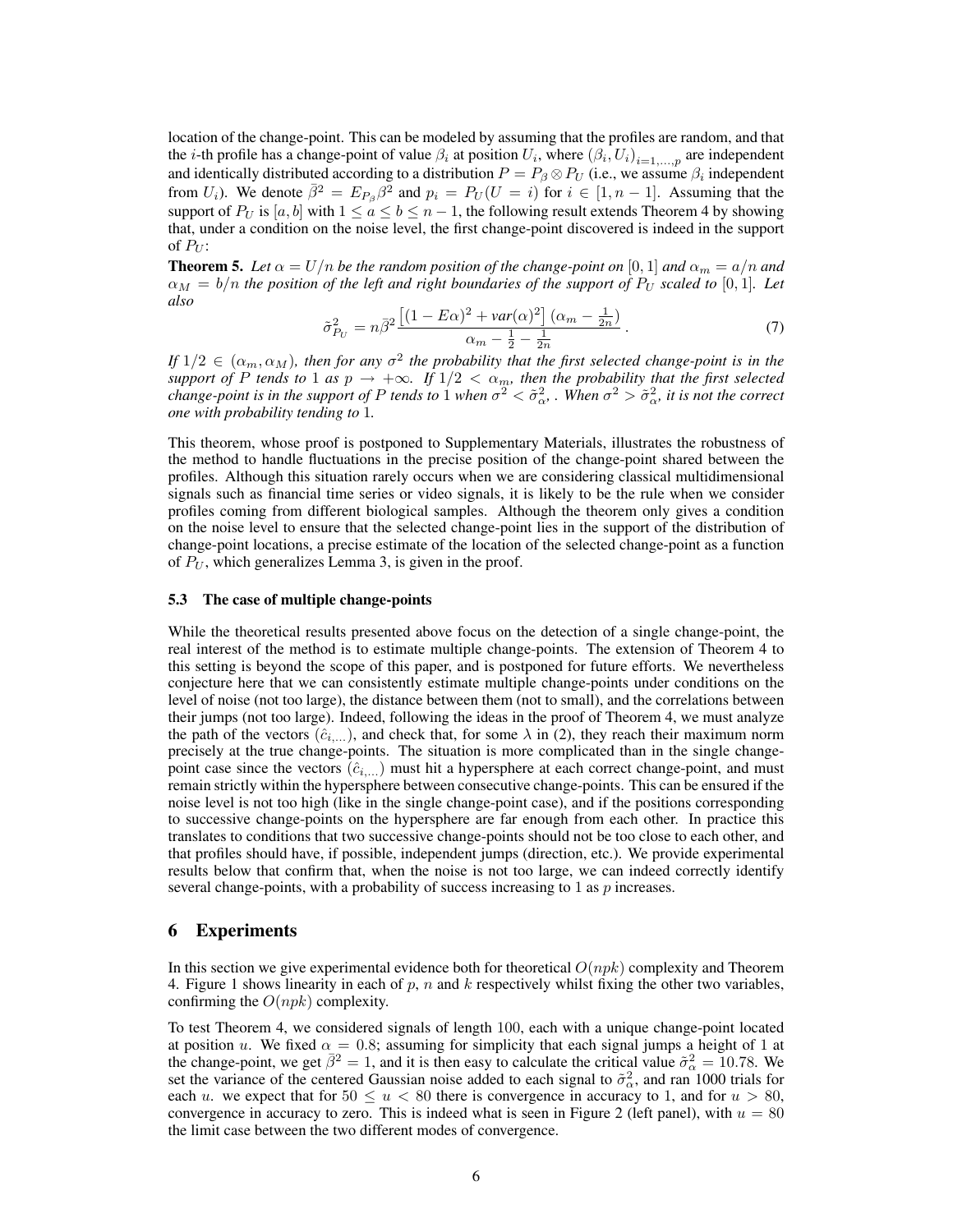

Figure 1: **Speed trials.** (a) CPU time for finding 50 change-points when there are 2000 probes and the number of profiles varies from 1 to 20. (b) CPU time when finding 50 change-points with the number of profiles fixed at 20 and the number of probes varying from 1000 to 10000 in intervals of 1000. (c) CPU time for 20 profiles and 2000 probes when selecting from 1 to 50 change-points.



Figure 2: Single change-point accuracy. Accuracy as a function of the number of profiles  $p$  when the change-point is placed in a variety of positions from:  $u = 50$  to  $u = 90$  (left panel), or:  $u = 50 \pm 2$  to  $u = 90 \pm 2$  (right panel), for a signal of length 100.

The right-hand-side panel of Figure 2 shows results for the same trials except that change-point locations can vary uniformly in the interval  $u \pm 2$ . As predicted by Theorem 5, we see that the accuracy of the method remains extremely robust against fluctuations in the exact change-point location.

To investigate the potential for extending the results of the article to the case of many shared change-points, we further simulated profiles of length 100 with a change-point at all of positions 10, 20, . . . , 90. The jump at each change-point was drawn from a centered Gaussian with variance 1. We then fixed various values of  $\sigma^2$  and looked at convergence in accuracy as the number of signals increased. One thousand trials were performed for each  $\sigma^2$ , and results are presented in Figure 3. Denoting  $\alpha$  the set of change-point locations  $\{10, 20, \ldots, 90\}$ , it appears that a critical value  $\tilde{\sigma}_{\alpha}^2$  exists and lies close to 0.27; below 0.27 we have convergence in accuracy to 1, and above, convergence to zero.

An interesting application of the fast group LARS method is in the joint segmentation of copynumber profiles. For a set of individuals with the same disease (e.g. a type of cancer), we expect there to be regions of the genome which are frequently gained (potentially containing oncogenes) or lost (potentially containing tumor suppressor genes) in many or all of the patients. These regions are separated by change-points. Figure 4 shows Chromosome 8 of three bladder cancer copy-number profiles. We see that in the region of probe 60, a copy number change occurs on all three profiles. Though it is not in exactly the same place on all profiles, the sharing of information across profiles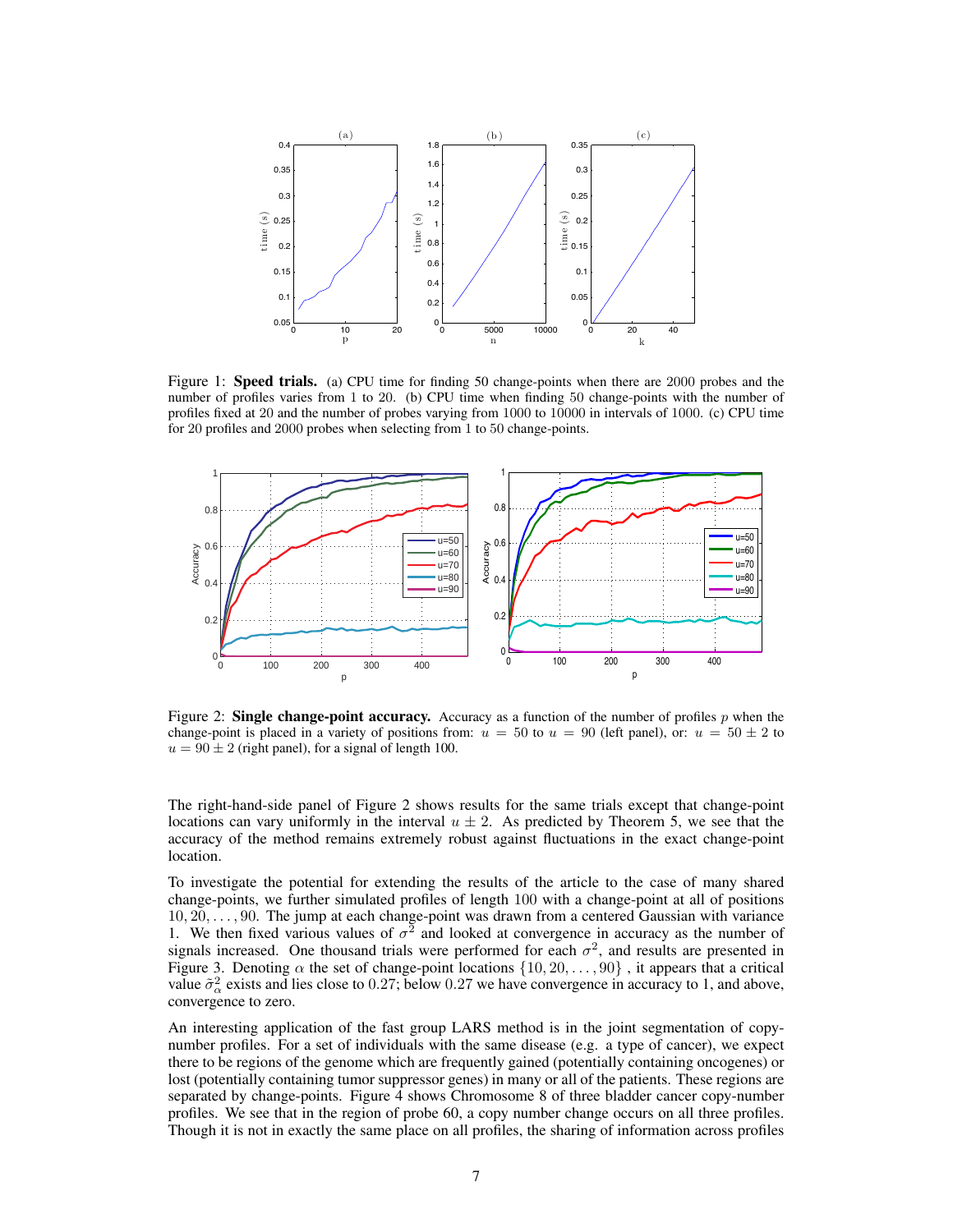

Figure 3: **Multiple change-point accuracy.** Accuracy as a function of the number of profiles p when change-points are placed at the nine positions  $\{10, 20, \ldots, 90\}$  and the value of  $\sigma^2$  is varied from 0.1 to 0.4. The profile length is 100.

allows the approximate location to be found. The bottom right panel shows the smoothed profiles superimposed on the same axes. A promising use of these smoothed signals, beyond visualization of many profiles simultaneously, is to detect regions of frequent gain of loss by testing the average profile values on each segment for significant positive (gain) or negative (loss) values. Preliminary experiments on simulated and real data suggest that our method is more accurate and two orders of magnitude faster than the state-of-the-art H-HMM [19] method for that purpose.



Figure 4: Segmented and smoothed bladder cancer copy-number profiles. Probes shown are located on Chromosome 8. A shared change-point hotspot is found in the region of probe 60.

# 7 Conclusion

We have proposed a framework that extends total-variation based approximation to the multidimensional setting, developed a fast algorithm to approximately solve it, shown theoretically that the method can consistently estimate change-points, and validated the results experimentally. We have not discussed the problem of choosing the number of change-points, and suggest in practice to use existing criteria for this purpose [6, 7]. We observed both theoretically and empirically that increasing the number of profiles is highly beneficial to detect shared change-points

Acknowledgements We thank Zaid Harchaoui and Francis Bach for useful discussions. This work was supported by ANR grants ANR-07-BLAN-0311-03 and ANR-09-BLAN-0051-04.